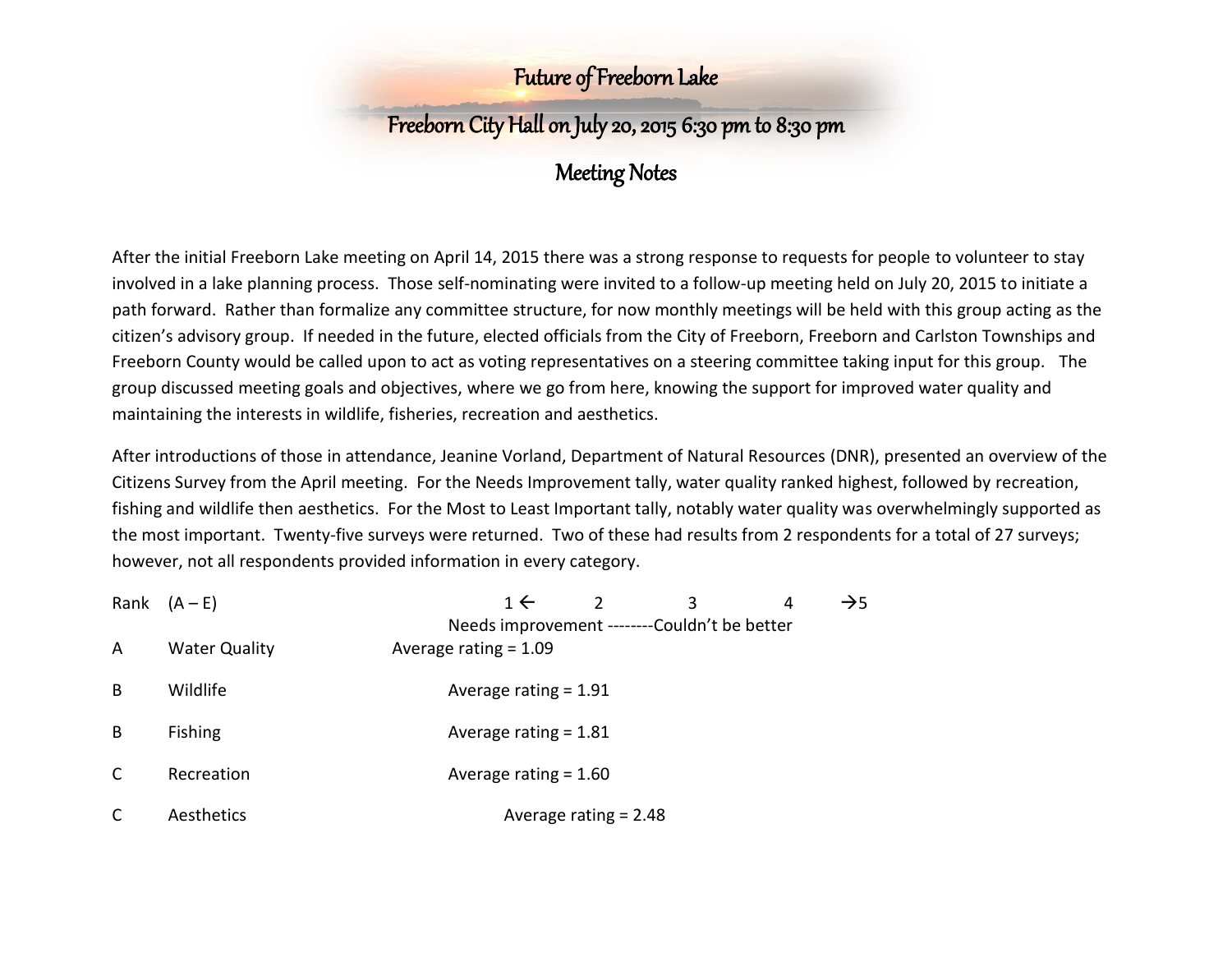## Freeborn City Hall on July 20, 2015 6:30 pm to 8:30 pm

## Meeting Notes

Ducks Unlimited (DU) staff recently completed the initial topographic survey of Freeborn Lake and the elevation data was displayed on two maps. Josh Kavanagh summarized the results. On the existing dam, the top of concrete elevation fluctuates some as the dam is not is a state of good repair. Top of a new structure would likely closely mirror the top of the existing dam around elevation 1215. The lake's deepest point surveyed on the lake was 1209.16 (or about 6.6 feet deep on that day) just west of Arrowhead Point in the County Park. At the time of the survey water levels were normal for the season with low water flows spilling over the dam. The DU survey work found a sandy bottom around the perimeter of the lake, but noted deep silts in the central part of the lake.

The results of this survey suggest a velocity culvert type fish barrier is feasible at the first road crossing downstream of the dam. A variable crest structure is also feasible as a replacement for the current fixed crest dam at the same location. The variable crest feature is needed to provide additional capacity for managing rough fish, improving water clarity and improving wildlife habitats. Further modeling and engineering will need to be completed.

Steve Kittelson with the DNR Shallow Lakes Program summarized the results of a lake vegetation survey including water clarity that had been conducted earlier in the day. The survey was a systematic sampling of a grid of GPS points covering the entire basin. Water clarity as measured with a Secchi disk averaged 6 inches or less and no rooted submersed vegetation was found at any of the sample stations. These results were similar to those from the last habitat survey conducted in 2012. The full habitat survey results will be available at a later date.

Freeborn County staff discussed the importance of addressing water quality in any projects involving the lake. Water quality sampling in recent years has identified the need and improvement strategies are also being developed through LeSueur River Watershed and County Water Planning.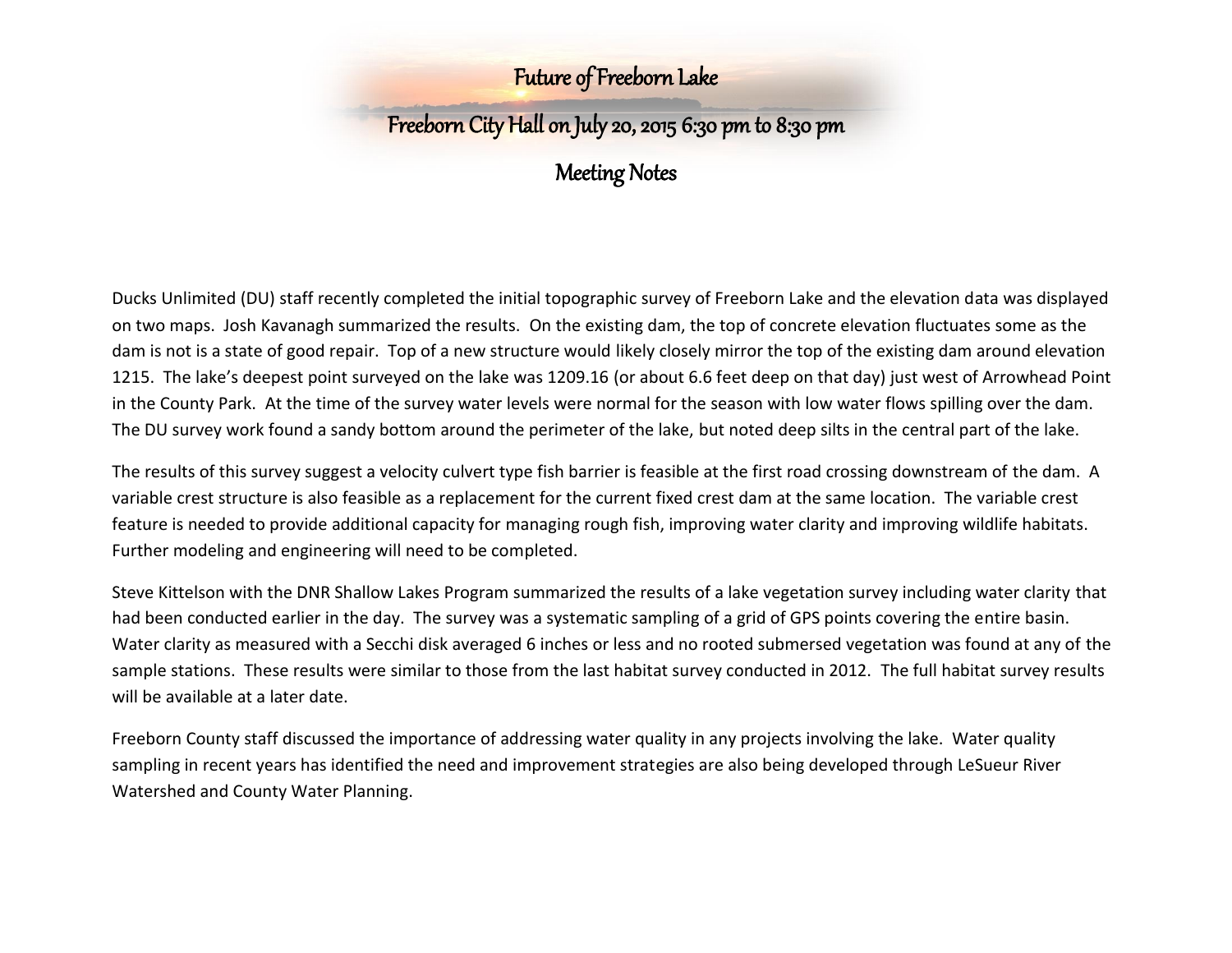# Freeborn City Hall on July 20, 2015 6:30 pm to 8:30 pm

## Meeting Notes

Water quality standards, how they are derived (are they realistic for Freeborn Lake?) and how to improve water quality was discussed. Improvement strategies fall into two categories: those addressing *internal* pollutant loads; and those designed to reduce impact from *external* loading. DNR/DU resource folks talked about *internal* loading on the lake, that there is an abundance of nutrients, specifically phosphorus and nitrogen already within the lake. Submergent and emergent vegetation utilizes these nutrients. Vegetation also protects the shoreline from wave action erosion and stabilizes the lake bottom sediments. Drawdowns are a mechanism to reestablish the seed beds. Drawdowns also help facilitate the management and removal of rough fish. Rough fish displace vegetation and continuously forage the lake bed further suspending sediment which impacts water clarity. Further rough fish management strategies being considered include rotenone treatment after drawdown and the installation of a velocity tube on the Cobb River at the intersection of CSAH 6. A velocity tube is a smooth walled culvert designed for faster flowing water and a steeper grade that prevents fish passage back into the lake. Certainly *external* loading from municipal and agricultural runoff will need to be addressed also via best management practices and buffers such as filter strips.

Department of Natural Resources staff explained the need and timing of a drawdown if pursued to improve water quality. The dam could be designed to be a variable crest dam and the DNR follows a lake management plan on what triggers a draw down event. Typically, the lake would be lowered as much as possible in the fall to promote a winter fish kill. Leaving the lake low over the spring and summer months promotes the establishment of desired vegetation before restoring the lake levels.

A show of hands indicated a consensus to replace the dam, but how to fund such a project was debated. Concern was expressed that inviting in the partnership with DU may bring too many strings focused on wildlife and eliminating the recreational boating opportunities on the lake. Technical resource folks from the DNR and DU highlighted other successful projects such as State Line Lake in improving water quality that benefits all interests. Josh Kavanagh relayed that DU cannot utilize their funding authority without commitment to improving wildlife habitat and water quality, which are directly related.